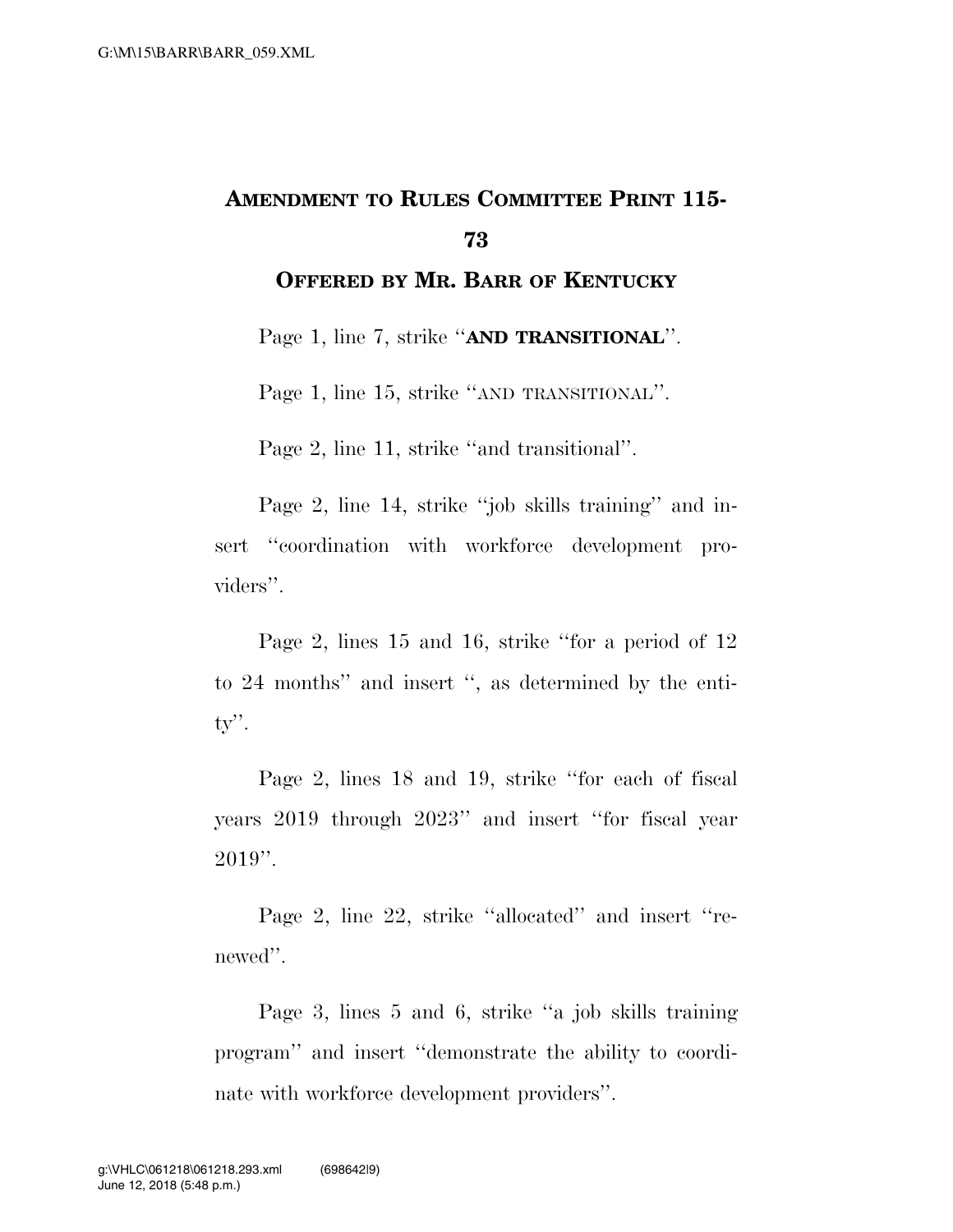Page 3, line 13, strike ''transitional'' and insert "supportive".

Page 4, line 4, strike ''job skills training'' and insert ''coordination with workforce development providers''.

Page 4, line 15, strike ''job skills training'' and insert "coordination with workforce development opportunities''.

Page 5, line 3, strike "and".

Page 5, after line 3, insert the following:

| $\mathbf{1}$   | "(III) have adequate resources                          |
|----------------|---------------------------------------------------------|
| 2              | for treatment, recovery, and sup-                       |
| 3              | portive services;                                       |
| $\overline{4}$ | " $(IV)$ fully comply with the Fair                     |
| 5              | Housing Act $(42 \text{ U.S.C. } 3601 \text{ et seq.})$ |
| 6              | and the Civil Rights Act of 1964 (42)                   |
| -7             | U.S.C. 2000a et seq.); and".                            |

Page 5, line 4, strike " $(III)$ " and insert " $(V)$ ".

Page 5, line 12, before the dash insert ", in consultation with the Secretary of Health and Human Services and the Secretary of Labor''.

Page 5, line 17, before "opioid" insert "illicit".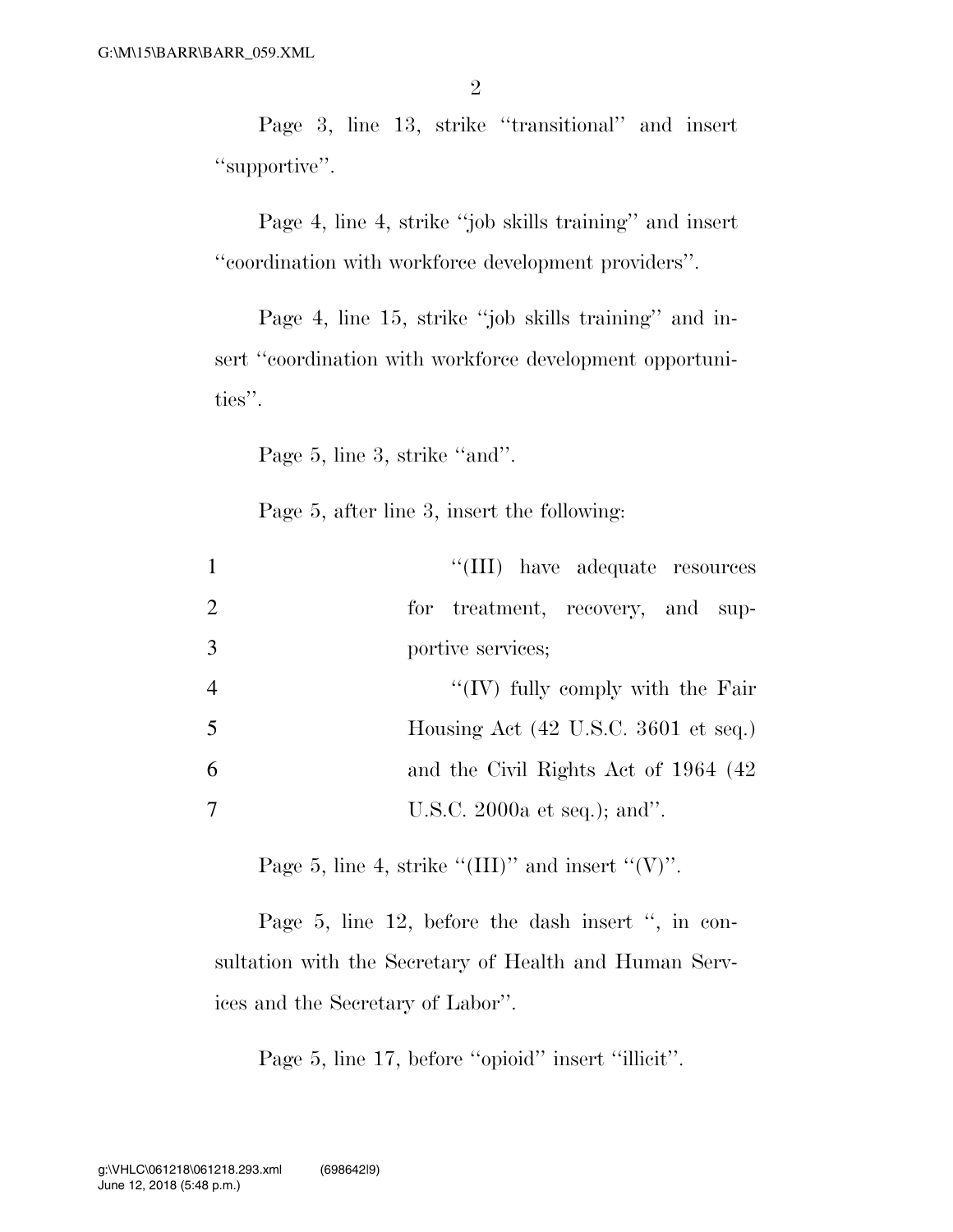3

Page 5, strike lines 19 through 25 and insert the following:

| $\mathbf{1}$   | $\lq\lq$ (II) the coordination with work- |
|----------------|-------------------------------------------|
| 2              | force development providers by the eli-   |
| 3              | gible entity;                             |
| $\overline{4}$ | "(III) the percentage of partici-         |
| 5              | pants in unsubsidized employment          |
| 6              | during the second and fourth calendar     |
| 7              | quarter after exit from the program;".    |

Page 6, strike ''that—'' in line 3 and all that follows through ''do not'' in line 4 and insert ''that do not''.

Page 6, line 6, strike "; and" and insert a period.

Page 6, strike lines 7 through 12.

Page 6, line 13, strike ''TRANSFER'' and insert ''REISSUANCE''.

Page 6, after line 23, insert the following:

| 8  | "(H) WAIVERS.—The Secretary may,                   |
|----|----------------------------------------------------|
| -9 | through publication of a notice in the Federal     |
| 10 | Register, waive or specify alternative require-    |
| 11 | ments for any provision of statue or regulation    |
| 12 | governing the use of vouchers under this sub-      |
| 13 | section (except for requirements relating to fair) |
| 14 | housing, nondiscrimination, labor standards, or    |